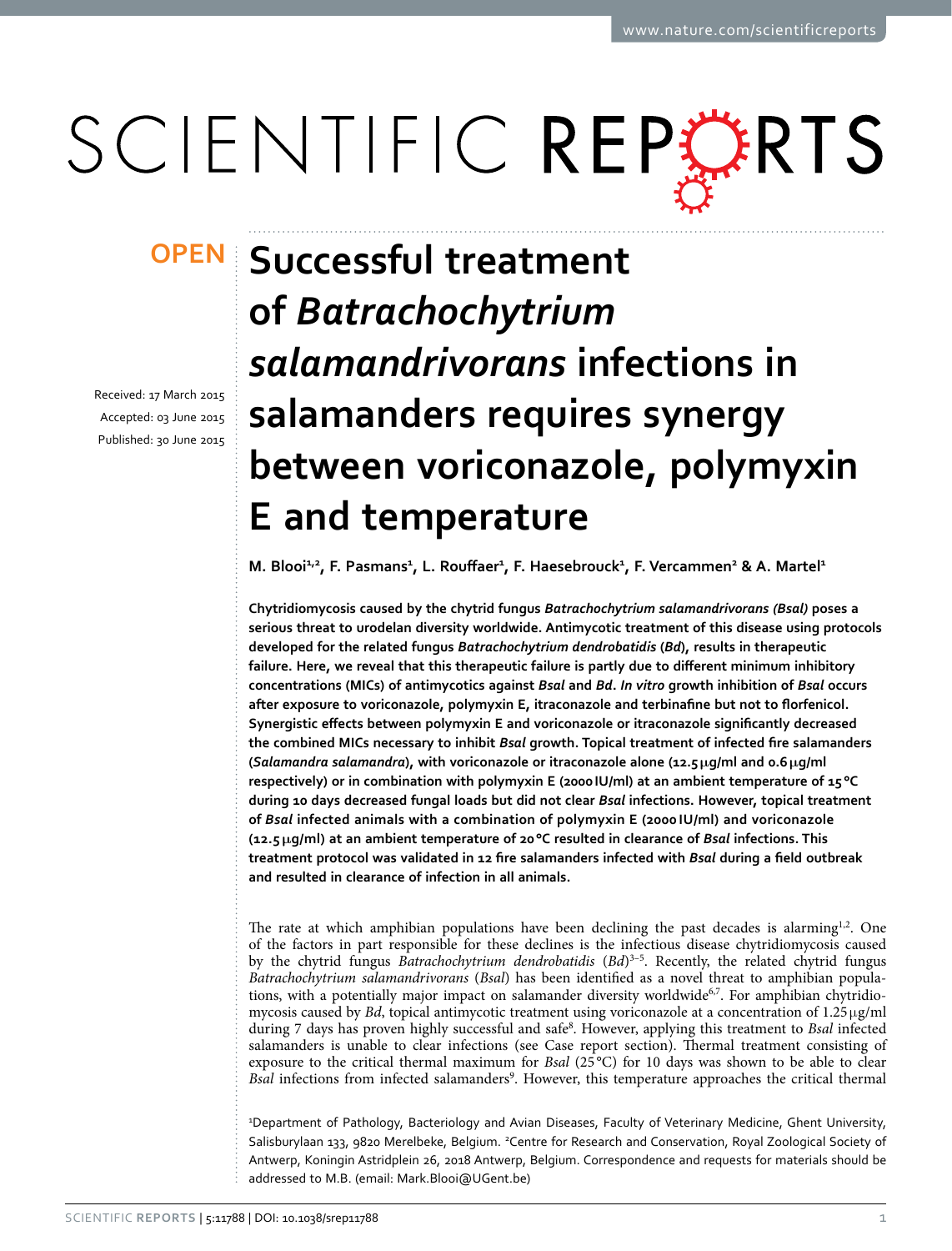<span id="page-1-0"></span>

| Compound     | 2-fold dilution range    | <b>MIC</b> value              | 100% killing<br>concentration |
|--------------|--------------------------|-------------------------------|-------------------------------|
| Florfenicol  | $0.016 - 8 \,\mu g/ml$   | $>8 \mu g/ml$                 | $>8 \mu$ g/ml                 |
| Voriconazole | $0.016 - 8 \,\mu g/ml$   | $0.125 \,\mathrm{\upmu g/ml}$ | $0.25 \mu$ g/ml               |
| Polymyxin E  | 1250-64000 IE/ml         | 8000 IE/ml                    | 16000 IE/ml                   |
| Itraconazole | $0.003 - 1.2 \,\mu g/ml$ | $0.006 \mu$ g/ml              | $0.012 \mu$ g/ml              |
| Terbinafine  | $0.1 - 12.5 \,\mu g/ml$  | $0.2 \mu$ g/ml                | $0.4 \mu$ g/ml                |

**Table 1. Susceptibility of** *Bsal* **to antimicrobial compounds**. An overview of the tested two-fold serial dilution range of the antimicrobial compounds, the minimum inhibitory concentrations (MICs) for *Bsal* and the concentrations that completely killed *Bsal* after an exposure period of 10 days.

maximum of several urodelans<sup>10</sup>, rendering this treatment of limited use for those species. Therefore the aim of this study was to develop an antifungal treatment protocol able to eliminate *Bsal* in infected salamanders at temperatures below the critical thermal maximum of *Bsal*, tolerated by most salamanders.

#### **Case report**

Thirty-nine fire salamanders (*Salamandra salamandra*) from a population in the Netherlands undergoing dramatic declines from 2008 onwards due to *Bsal*[11](#page-6-8) were included in an *ex situ* conservation program. Since the susceptibility of *Bsal* to antimycotics was not known, the animals were treated with voriconazole (1.25μg/ml, topical spray, twice a day for 7 days), based on the treatment protocol used to clear *Bd* infections from amphibians[8](#page-6-5) . Skin lesions, lethargy and inappetite did not resolve in the *Bsal* infected animals.

#### **Results and Discussion**

*In vitro* **susceptibility of** *Bsal* **to antimycotic compounds.** The results of the experiments to determine the MICs of the tested antimicrobials for *Bsal* are summarized in [Table 1.](#page-1-0) Florfenicol was the only compound tested that was not able to limit growth or kill *Bsal* at the concentrations tested. In contrast, florfenicol is capable of limiting growth of *Bd* at concentration of 0.5–1.0μg/ml (Muijsers *et al.* 2012). Interestingly, the inhibitory concentrations of the other compounds against *Bsal* differed noticeably from those against *Bd*. The mechanism underlying this difference remains unknown. Whereas polymyxin E did not show any inhibitory potential in *Bd* MIC tests at the concentrations used[12,](#page-6-9) *Bsal* was inhibited by polymyxin E at a concentration of 8000 IE/ml [\(Table 1\)](#page-1-0). Terbinafine limited *Bsal* growth at a concentration of 0.2μg/ml, which is in accordance with its activity against *Bd* at 0.063μg/m[l13](#page-6-10). Itraconazole, which is frequently used to treat amphibians infected with *Bd*, had a MIC against *Bsal* 2.5–5 times lower (0.006μg/ml) compared to its MIC against *Bd* (0.016–0.032μg/ml[\)13](#page-6-10). Finally, the MIC of voriconazole for inhibiting *Bsal* growth was 10 times higher (0.125 μg/ml) than the MIC for inhibiting *Bd*  $(0.0125 \,\mu\text{g/ml})^8$  $(0.0125 \,\mu\text{g/ml})^8$ . This result at least partly explains the failed initial treatment of the wild fire salamanders using the voriconazole dosage for treating chytridiomycosis in amphibians infected with *Bd* (1.25μg/ml sprays, twice a day for 7 days)[8](#page-6-5) . The concentrations to completely kill *Bsal* cultures were all close to the MIC ([Table 1](#page-1-0), one dilution higher for all compounds).

**Synergy between polymyxin E and voriconazole or itraconazole in inhibiting** *Bsal* **growth.** The three main techniques used for testing interactions between compounds in antifungal activity are Etest, time-kill methods and checkerboard dilution methods<sup>14–17</sup>. In synergy testing for bacterial pathogens, the biggest disadvantage is that no two methods will produce comparable results, and therefore clinical applicability of results is under debate<sup>18</sup>. These limitations also apply for antifungal synergy testing<sup>[17](#page-6-13)</sup>. Furthermore, a vast amount of studies exist that describe *in vitro* synergy without linking (or being able to link) these results to a beneficial treatment outcome of combined treatment $18$ . The goal of this study was to evaluate potential synergy between antimycotic compounds in inhibiting *Bsal* growth to allow development of an experimental treatment protocol using antifungal concentrations below toxicity levels. In this study, a checkerboard dilution method adopted from the method used to evaluate minimum inhibitory concentrations for *Bd*<sup>[8](#page-6-5),12</sup> was used, which in comparison to the time-kill method, is easier to carry out and interpret<sup>17</sup>. The combinations of compounds tested both included an azole antifungal (voriconazole or itraconazole) and polymyxin E, which were already shown to be able to inhibit *Bsal* growth ([Table 1\)](#page-1-0). Apart from polymyxins exerting antifungal activity on their own, combinations of polymyxins and azole antifungals showed synergistic antifungal activity against infections with *Aspergillus spp*., *Candida spp*. and *Cryptococcus spp*[19–21](#page-6-14). The bactericidal activity of polymyxin E against Gram-negative bacteria is an added advantage for treating *Bsal* associated lesions, since histological preparations of skin samples of salamanders infected with *Bsal* often revealed severe bacterial overgrowth of the skin in concordance with *Bsal* infection<sup>[6](#page-6-3)</sup>. Secondary bacterial infections in immunocompromised amphib-ians are often caused by opportunistic Gram-negative bacteria<sup>[22,](#page-6-15)23</sup>. The azole antifungals voriconazole and itraconazole both have reported effectiveness in treating chytridiomycosis in amphibians caused by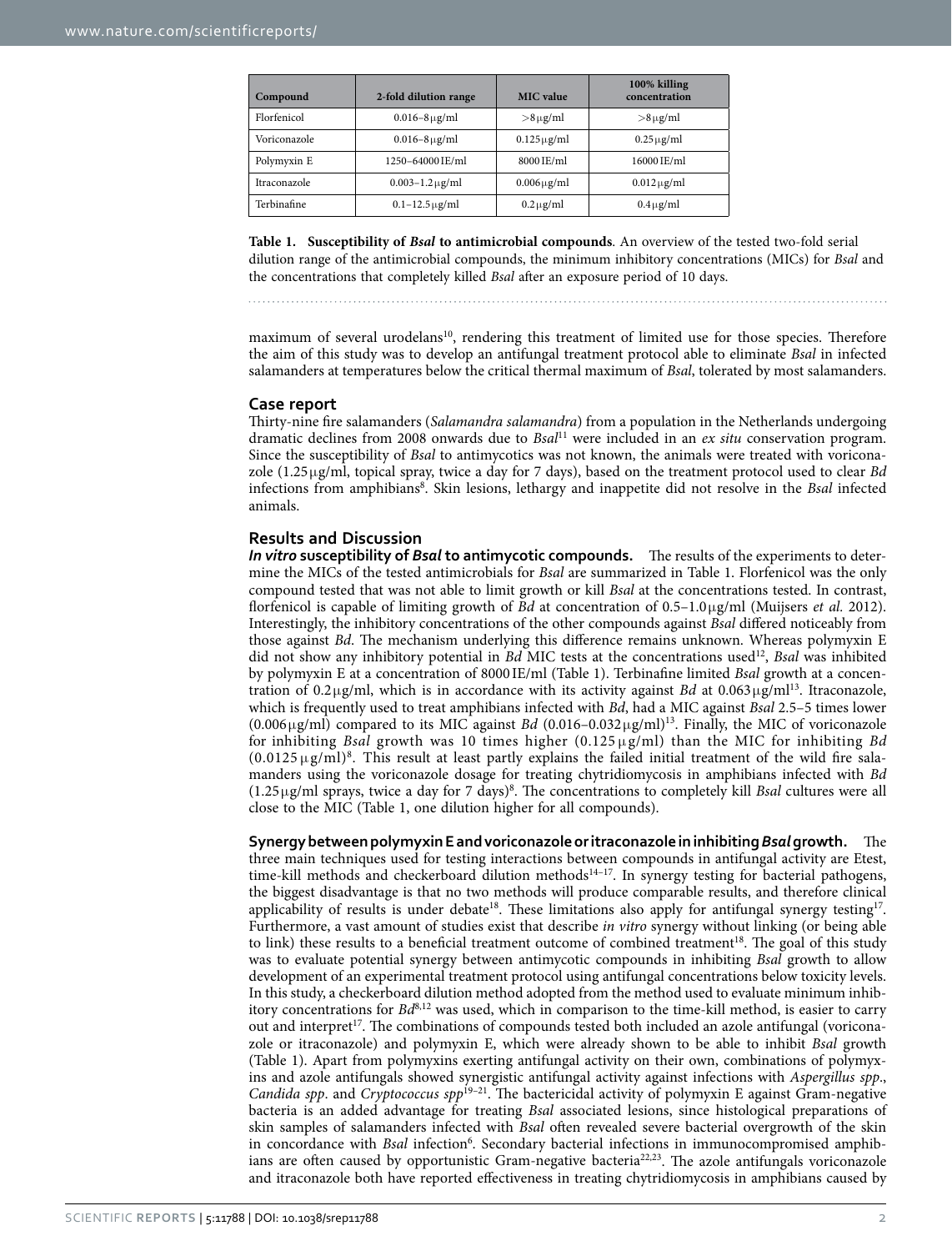

<span id="page-2-0"></span>**Figure 1. FIC Isobolograms showing the interactions between two antimicrobial agents in inhibiting**  *Bsal* **growth.** FIC values derived from combinations of voriconazole, itraconazole and polymyxin E were used to plot the isobolograms. A FIC value of 1 corresponds to the MIC value of the particular antimicrobial agent. The dotted line represents the theoretical additive interaction between two agents (see text for our definition of the types of interactions).

infections with *Bd*[8](#page-6-5)[,24](#page-6-17),[25.](#page-6-18) Negative side effects of treating amphibians with itraconazole have been reported though<sup>24-26</sup>, so studies evaluating the efficacy of reduced concentrations of itraconazole alone<sup>27</sup> or in combination therapies to successfully treat chytridiomycosis could be a major advantage. The results of the experiments to determine the FICs of polymyxin E combined with voriconazole or itraconazole are graphically depicted in isobolograms [\(Fig. 1\)](#page-2-0). Two of the tested combinations of polymyxin E with voriconazole (2000 ΙΕ/ml + 0.02 μg/ml and 1000 ΙΕ/ml + 0.03 μg/ml) and two combinations of polymyxin E with itraconazole (2000 IE/ml + 0.0016µg/ml and 1000 IE/ml + 0.0016µg/ml) resulted in a FICI that demonstrates synergism (FICI≤ 0.5, [Fig. 1\)](#page-2-0). All combinations that inhibited *Bsal* growth also killed *Bsal* completely after 10 days of incubation.

**Effective treatment of** *Bsal* **infections in fire salamanders based on synergy between polymyxin E, voriconazole and temperature.** All initially tested treatment conditions, composed out of itraconazole or voriconazole alone and in combination with polymyxin E were unable to clear *Bsal* infections from infected amphibians [\(Fig. 2](#page-3-0), panels A–E ). Although the combination therapies of itraconazole or voriconazole with polymyxin E did reduce *Bsal* infection loads to undetectable levels in 3 out of the 5 animals and 5 out of 5 animals respectively, recrudescence of infection did occur in all animals ([Fig. 2](#page-3-0), panels C and E). The difference between *in vitro* and *in vivo* effects of the combination therapy at 15 °C might lie in the exposure to the compounds; in the *in vitro* experiments, *Bsal* was exposed continuously to both compounds as opposed to the periodical exposure in the *in vivo* experiments. At least for polymyxin E (2000 IU/ml) longer exposure times are unusable due to occurrence of toxicity (personal observations). The conditions of the additional treatment ([Fig. 2](#page-3-0), panel F) instituted after failure of the initial conditions to clear *Bsal* infections, were based on the *in vitro* synergy between voriconazole and polymyxin E in inhibiting *Bsal* growth, the increased but suboptimal inhibition of *Bsal in vivo* by combined exposure to voriconazole and polymyxin E ([Fig. 2](#page-3-0), panel C) and the previously determined temperature dependent infection dynamics of *Bsal*[9](#page-6-6) . Using the same concentrations of voriconazole and polymyxin E, but raising the temperature to 20 °C did result in successful elimination of *Bsal* in all infected animals ([Fig. 2](#page-3-0), panel F). The results of this study underline the key influence temperature plays in *Bsal* infection dynamics, which already allowed development of a *Bsal* temperature treatment protocol for amphibian species able to endure a continuous ambient temperature of  $25^{\circ}$ C for 10 days<sup>[9](#page-6-6)</sup>. Ethical considerations allowed only one additional treatment condition to be tested. Therefore, the positive treatment effect could theoretically be attributed to the sole influence of either one of the compounds at 20 °C, as experimental treatments with individual compounds were only tested *in vivo* at a temperature of 15 °C. The results of this study show that synergy between voriconazole and polymyxin E together with the temperature dependent infection dynamics of *Bsal* allow *Bsal* infections to be eliminated in amphibian species with critical thermal maxima lower than that of *Bsal*. The efficacy of the treatment protocol was validated by successful treatment of fire salamanders naturally infected with *Bsal* during a field outbreak ([Fig. 3\)](#page-4-0). In conclusion, *in vitro* synergy between antimycotic compounds in inhibiting *Bsal*, together with the temperature dependent infection dynamics of *Bsal* allowed development of a treatment protocol successful in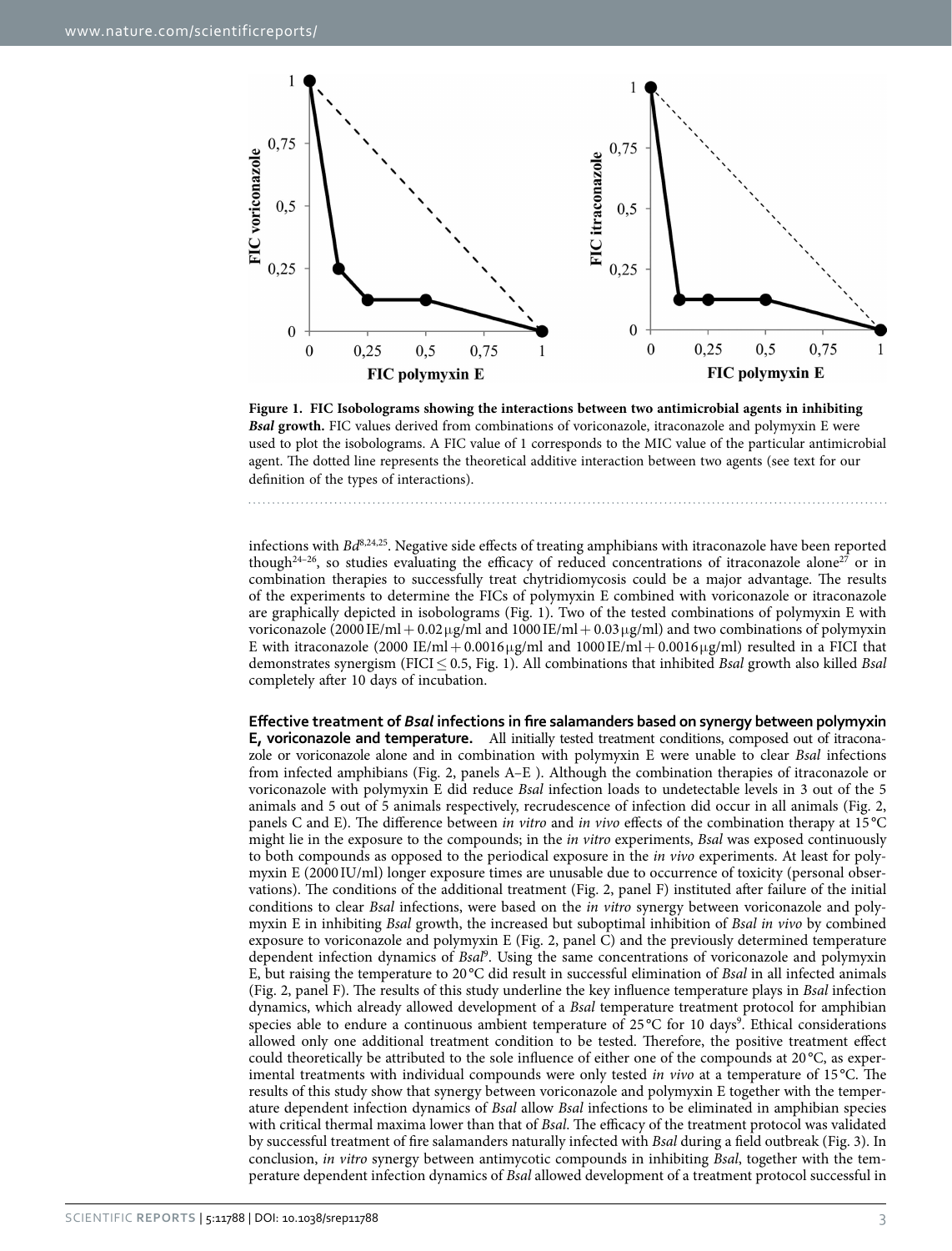

<span id="page-3-0"></span>**Figure 2. Results of five treatment protocols to clear** *Bsal* **infections from experimentally infected fire salamanders.** After ascertaining presence of *Bsal* in all animals (day 0) they were either left untreated as control (**A**), treated twice a day for 10 days with voriconazole sprays (12.5μg/ml) (**B**) or itraconazole sprays (0.6μg/ml) (**D**) alone or with a combination of polymyxin E submersion baths (2000 IU/ml, 10minutes) followed by spraying voriconazole (12.5μg/ml) (**C**) or itraconazole (0.6μg/ml) (**E**). Conditions A-E were all performed at an ambient temperature of 15 °C. An additional treatment protocol composed of polymyxin E submersion baths (2000 IU/ml, 10 minutes) followed by spraying voriconazole (12.5 $\mu$ g/ml) at an ambient temperature of 20 °C was instituted after failure to clear *Bsal* infections in conditions A-E. Swabs for *Bsal* real-time PCR analysis were collected at day 0, 10, 17, 24 and 31. Animals that reached the determined experimental endpoint. Each symbol represents the course of infection of an individual animal.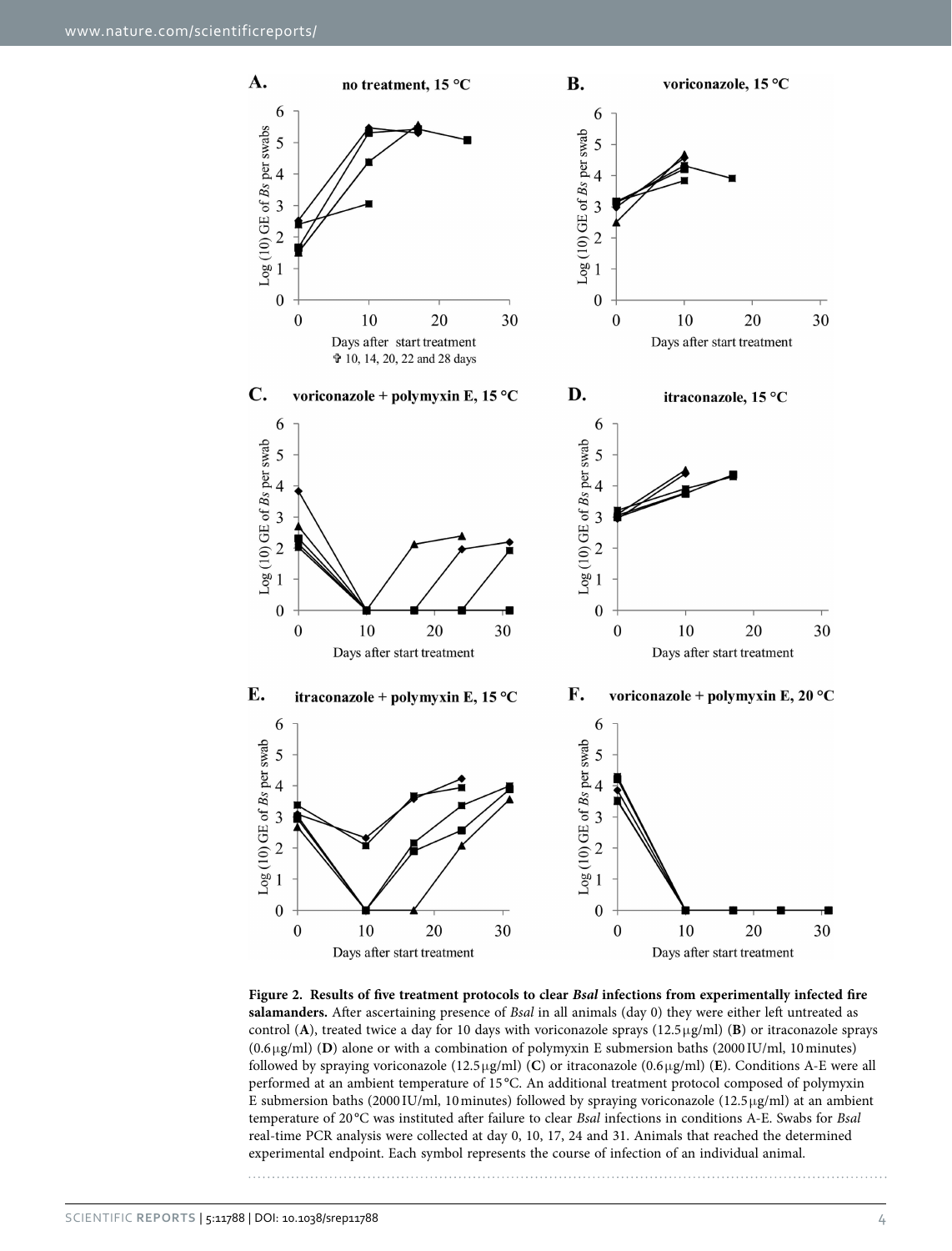

<span id="page-4-0"></span>**Figure 3. Treatment of fire salamanders naturally infected with** *Bsal***.** After ascertaining presence of *Bsal* in all animals (day 0), they were treated with polymyxin E submersion baths (2000 IE/ml, 10minutes) followed by spraying voriconazole (12.5 $\mu$ g/ml) twice a day for 10 days at an ambient temperature of 20 $^{\circ}$ C. Each symbol represents the course of infection of an individual animal.

eliminating *Bsal* from experimentally and naturally infected amphibians. Although exploiting synergism between temperature and chemical compounds was effective in this study, in case of therapeutic failure, acclimatisation of *Bsal* to higher temperatures and/or the emergence of *Bsal* strains with higher thermal preferences should be considered $28,29$ .

#### **Methods**

All experiments were performed in accordance with the relevant guidelines and regulations. All experiments with experimental animals were carried out with approval of the ethical committee of the Faculty of Veterinary Medicine, Ghent University.

**Chytrid strain & culture conditions.** The *Bsal* type strain (AMFP13/1)<sup>6</sup> was grown in TGhL broth (16g tryptone, 4g gelatin hydrolysate, 2g lactose per liter of distilled water) in 25 cm<sup>3</sup> cell culture flasks and incubated at 15 °C. To obtain a suspension containing a mixture of zoosporangia and zoospores, the walls of a cell culture flask containing 5-day-old culture were scraped with a sterile cell scraper and the suspension subsequently collected.

**Determination of the minimum inhibitory concentrations of antimicrobial agents against Bsal.** The minimum inhibitory concentrations (MICs) of florfenicol (20%), voriconazole (VFend IV, Pfizer, Kent, UK), itraconazole (Itrafungol, Elanco, Brussels, Belgium), terbinafine (Terbinafine hydrochloride, Sigma-Aldrich, Bornem, Belgium) and polymyxin E (Colistin sulphate, VMD, Arendonk, Belgium) for *Bsal* were determined using a broth macrodilution method used for MIC testing of *Bd*[8](#page-6-5),[12](#page-6-9). In short, two-fold dilutions series of the antimicrobial agents were prepared in TGhL broth, and 200μl of these prepared dilutions were added to wells of 24 well cell culture plates ([Table 1\)](#page-1-0). Two hundred μl of a suspension containing a mixture of *Bsal* sporangia and zoospores (approximately 105 *Bsal* organisms per ml) were added to all wells. Finally, 1600μl of TGhL broth were added to all wells resulting in a final volume of 2ml per well. Plates were incubated at 15 °C (optimum growth temperature of *Bsal*[6](#page-6-3) ) and checked for viability and growth daily for 10 days with an inverted light microscope. Wells containing TGhL broth with viable *Bsal* sporangia and zoospores and wells containing heat treated (85 °C, 10minutes) *Bsal* sporangia and zoospores served as positive and negative growth controls respectively. The MIC value was determined as the lowest concentration of the antimicrobial agent at which no growth could be observed after 10 days of incubation. To test which concentrations of the antimicrobial agents were lethal for *Bsal* after 10 days of exposure, we removed the medium and replenished all wells with fresh TGhL broth without antimicrobial agents. Plates were incubated at 15 °C and checked for viability and growth daily for an additional 14 days with an inverted light microscope. A concentration was considered to be lethal to *Bsal* when no signs of growth could be observed after this incubation period of 14 days ([Table 1\)](#page-1-0). All conditions were tested in triplicate.

**Determination of the fractional inhibitory concentrations of antimicrobial agents against Bsal.** To test for synergy in combinations of polymyxin E with voriconazole or with itraconazole in inhibiting *Bsal* growth, fractional inhibitory concentrations (FICs)<sup>30</sup> were determined using a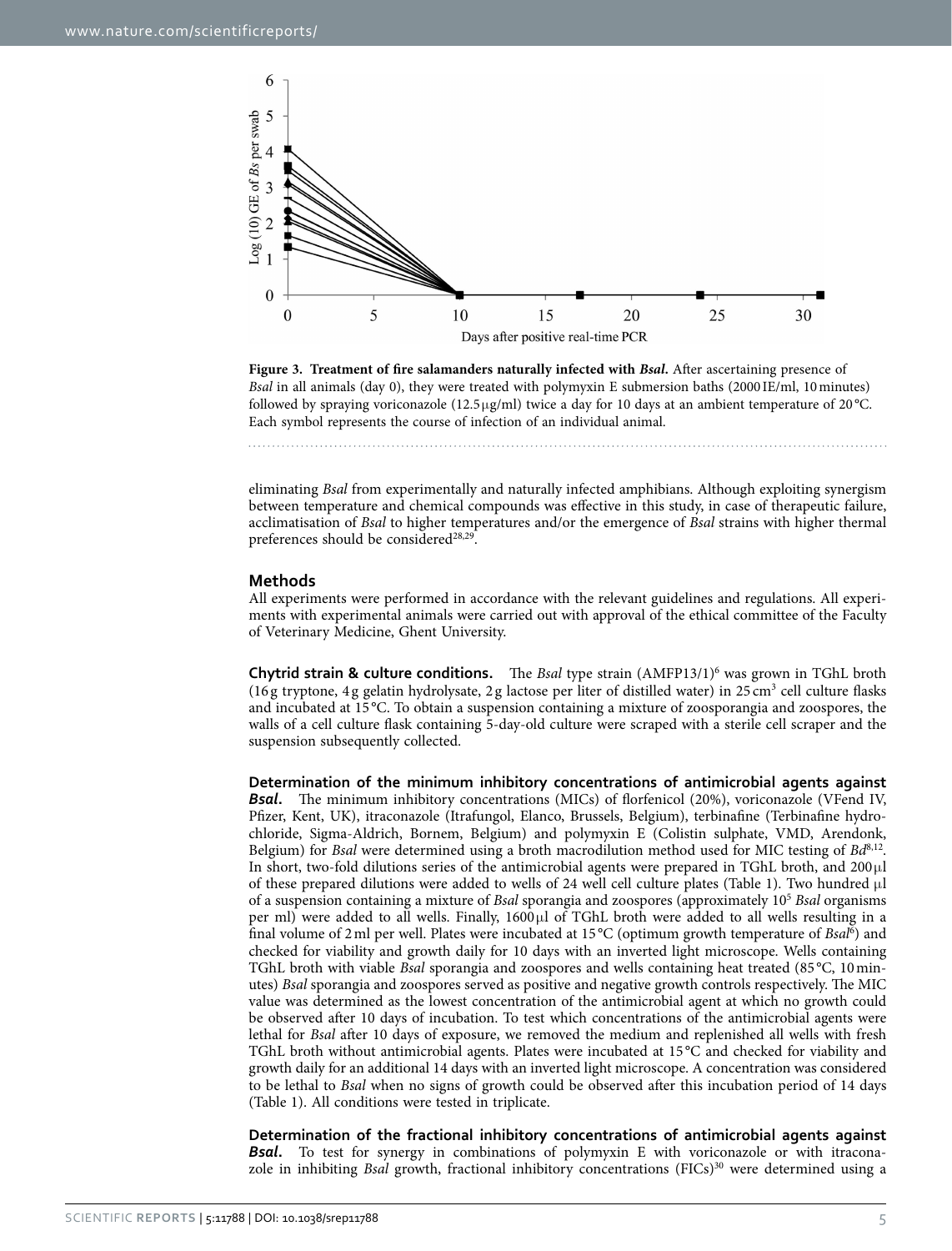macrodilution broth checkerboard technique. Two-fold serial dilution series of all antimicrobial agents in TGhL broth were prepared. Polymyxin E was tested at final concentrations of 1000–64000 IE/ml, voriconazole at final concentrations of 0.016–1μg/ml and itraconazole at final concentrations of 0.0007–  $0.05\,\mu$ g/ml. All tested concentrations of the individual antimicrobial agents were included separately as controls for reproducibility of the earlier determined MIC values of the compounds. Twenty-four well cell culture plates were prepared with 1600μl of TGhL broth, 200μl of the respective compound or combination of compounds and 200μl of a suspension containing *Bsal* sporangia and zoospores including *Bsal* positive and negative growth controls as described earlier. Plates were incubated at 15 °C and checked for signs of viability and growth daily for 10 days with an inverted light microscope. The FIC value for an individual antimicrobial agent is determined as the ratio of the MIC value of the antimicrobial agent used in combination (MIC<sub>combi</sub>) to the MIC value of the antimicrobial by itself (MIC<sub>alone</sub>) after 10 days of incubation:

$$
FIC = \frac{MIC_{\text{combi}}}{MIC_{\text{alone}}}
$$
 (1)

These FIC values are subsequently used to produce a single fractional inhibitory concentration index (FICI) as an indicator for the type of interaction between two antimicrobial agents $30$ :

$$
FICI_{1+2} = FIC_1 + FIC_2 \tag{2}
$$

We determined the possible interactions as synergistic (FICI  $\leq$  0.5), additive (FICI  $>$  0.5–1.0), indif-ferent (FICI > 1.0–4.0) or antagonistic (FICI > 4.0)<sup>18,[31,](#page-7-2)[32](#page-7-3)</sup>. Isobolograms were used to graphically depict the FIC and FICI values of all tested combinations of antimicrobial agents (Fig.  $1$ )<sup>33</sup>. To test which combination of concentrations of the antimicrobial agents was lethal for *Bsal* after 10 days of exposure, we replaced the broth containing the compound(s) with fresh TGhL broth without antimicrobial agents. Plates were incubated at 15 °C and checked for viability and growth daily for an additional 14 days with an inverted light microscope. A combination of concentrations was considered to be lethal to *Bsal* when no signs of growth could be observed after this incubation period of 14 days. All conditions were tested in quadruplicate.

**Treatment of experimentally infected fire salamanders.** Fire salamanders (*Salamandra salamandra*) were inoculated with *Bsal* in order to study *in vivo* efficacy of different antimicrobial treatment protocols. The animal experiment was performed with the approval of the ethical committee of the Faculty of Veterinary Medicine (Ghent University, EC2013/87 and EC2014/65). Thirty captive bred fire salamanders were housed individually in plastic containers in a climatized room with an ambient temperature of 15 °C. The animals were kept on a moist tissue, with access to a hiding place and water container. Crickets powdered with mineral and vitamin supplement were provided ad libitum as food source. All animals were clinically healthy and free of *Bd* and *Bsal*, as determined with duplex real-time PCR examination of skin swabs<sup>34</sup>. An acclimatization period of 2 weeks was admitted before the start of the experiment. The experimental animals were randomly assigned to one of the 6 experimental treatment groups (5 animals per treatment group, kept individually). All salamanders were inoculated with *Bsal* by topically applying one mL of inoculum containing 10<sup>5</sup> zoospores per ml on the skin. Animals were kept at 15 °C (except for the animals in group F; details below) and skin swabs for *Bsal* real-time PCR analysi[s34](#page-7-5) were collected every 7 days. Individual treatment commenced when *Bsal* infection was established (determined as an increase in *Bsal* infection load between 2 consecutive samplings). The different groups were untreated negative control (group A), voriconazole treatment (12.5μg/ml) alone (group B), voriconazole and polymyxin E treatment (concentrations of 12.5μg/ml and 2000 IU/ml respectively, group C), itraconazole treatment  $(0.6\mu g/ml)$  alone (group D) and itraconazole and polymyxin E treatment (0.6μg/ml and 2000 IU/ml respectively, group E). After initial failure to clear *Bsal* infections in these first experimental groups, we trialed another treatment condition composed of voriconazole and polymyxin E treatment (concentrations of 12.5μg/ml and 2000 IU/ml respectively, identical to the treatment described for group C) but with an ambient temperature of  $20^{\circ}$ C instead of 15 °C (group F). Due to ethical considerations only one additional condition was performed. All experimental treatments were carried out twice a day for 10 days. Polymyxin E was administered through submersion baths (10minutes) and voriconazole and itraconazole were administered through spraying the animals and tissue in their housing (after polymyxin E baths if applicable). After the treatment period, all animals were kept at 15 °C. Skin swabs for *Bsal* real-time PCR analysis were collected immediately after the treatment period and subsequently every 7 days for another 3 weeks. An animal was considered negative for *Bsal* after 3 consecutive negative real-time PCR results. Development/progression of symptoms associated with *Bsal* infections together with presence of *Bsal* as determined with real-time PCR analysis in an animal was determined as experimental endpoint and resulted in withdrawal of the animal from the experiment. If an animal tested positive for the presence of *Bsal* in the post-treatment follow-up phase (starting from day 10 in [Fig. 2](#page-3-0)), the treatment was considered as failed. Remaining *Bsal* infections in animals that were removed from the experiment due to reaching the described endpoint, and animals still positive for *Bsal*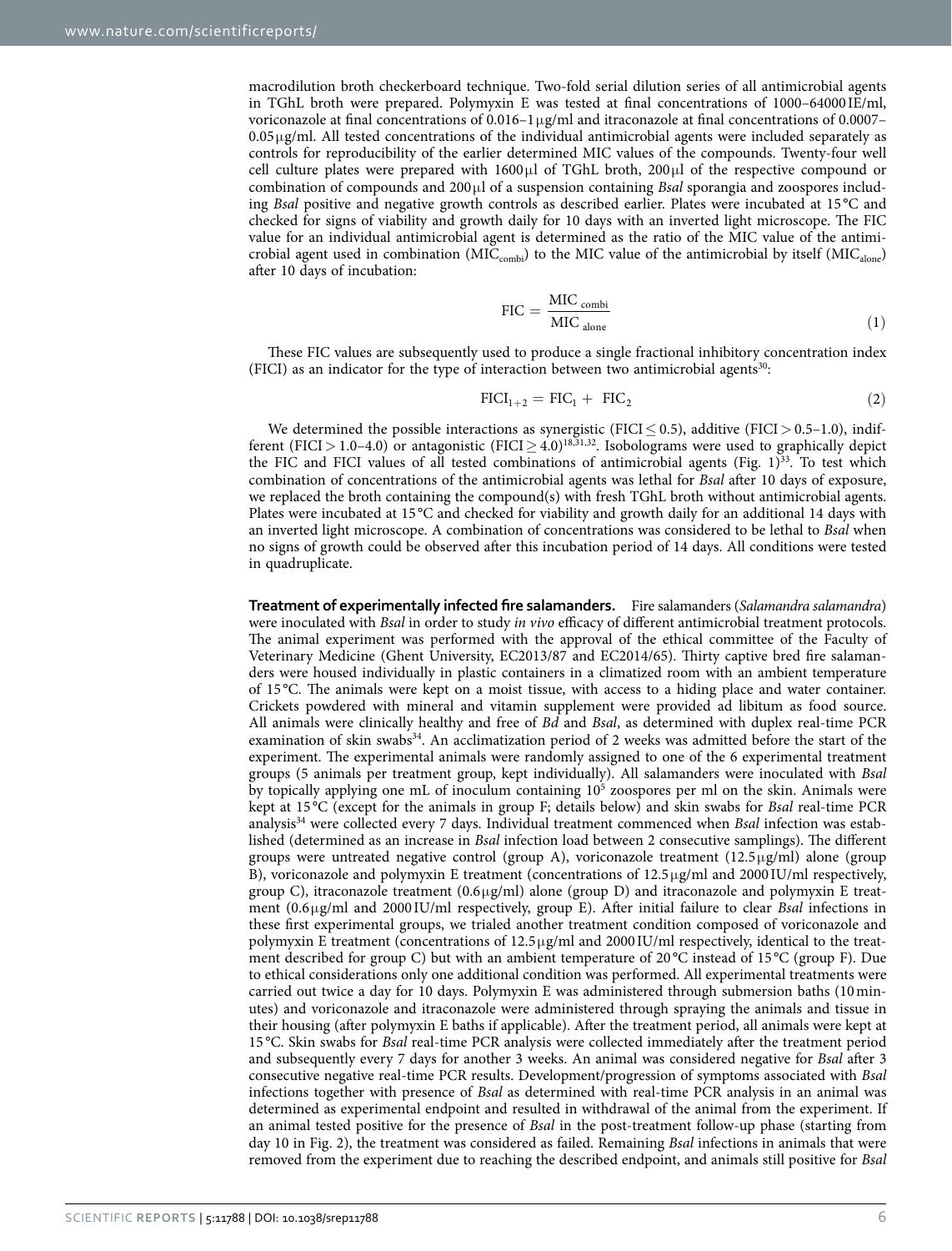at the last sampling time point were exposed to an ambient temperature of 25 °C during 10 days to clear the *Bsal* infection<sup>[9](#page-6-6)</sup>.

**Treatment of naturally infected fire salamanders.** Thirty-five fire salamanders from the population from which *Bsal* (strain AMFP13/1) was originally isolated (Bunderbos, Netherlands, N50°54′51″, E5°44′59″) were transferred to our research facility for treatment. Upon arrival, 12 of the translocated animals tested positive for presence of *Bsal* DNA as tested with the *Bsal* real-time PC[R34](#page-7-5). Based on the results of the treatments of experimental infections, the animals were treated with polymyxin E submersion baths (2000 IU/ml, 10 minutes) followed by spraying voriconazole (12.5 $\mu$ g/ml) twice a day for 10 days at an ambient temperature of 20 °C. Housing conditions of the animals were identical to the conditions described for the experimental animals. After the treatment period all animals were put back at 15 °C. Skin swabs for *Bsal* real-time PCR analysis were collected directly after the treatment period and subsequently every 7 days for another 3 weeks. An animal was considered negative for *Bsal* after 3 consecutive negative real-time PCR results.

**Cost of treatment.** A step-by-step treatment protocol can be found as supplementary file. Based on the products, volumes and estimated pricing in this protocol, the treatment cost of a single animal would be 6  $\epsilon$ . It should be noted however, that this estimated cost applies for individual treatment of animals. Treatment of groups of amphibians with the same volumes is possible (although this has not yet been validated), resulting in a reduction of the cost of treatment per animal.

#### **References**

- <span id="page-6-0"></span>1. Stuart, S. N. *et al.* Status and trends of amphibian declines and extinctions worldwide. *Science*. **306,** 1783–1786 (2004).
- <span id="page-6-1"></span>2. Houlahan, J. E., Findlay, C. S., Schmidt, B. R., Meyer, A. H. & Kuzmin, S. L. Quantitative evidence for global amphibian population declines. *Nature*. **404,** 752–755 (2000).
- <span id="page-6-2"></span>3. Berger, L. *et al.* Chytridiomycosis causes amphibian mortality associated with population declines in the rain forests of Australia and Central America. *P. Natl. Acad. Sci. U.S.A*. **95,** 9031–9036 (1998).
- 4. Wake, D. B. & Vredenburg, V. T. Are we in the midst of the sixth mass extinction? A view from the world of amphibians. *P. Natl. Acad. Sci. U.S.A*. **105,** 11466–11473 (2008).
- 5. Pounds, J. A. *et al.* Widespread amphibian extinctions from epidemic disease driven by global warming. *Nature*. **439,** 161–167 (2006).
- <span id="page-6-3"></span>6. Martel, A. *et al. Batrachochytrium salamandrivorans* sp nov causes lethal chytridiomycosis in amphibians. *P. Natl. Acad. Sci. U.S.A*. **110,** 15325–15329 (2013).
- <span id="page-6-4"></span>7. Martel, A. *et al.* Recent introduction of a chytrid fungus endangers western palearctic salamanders. *Science*. **346,** 630–631 (2014).
- <span id="page-6-5"></span>8. Martel, A. *et al.* Developing a safe antifungal treatment protocol to eliminate *Batrachochytrium dendrobatidis* from amphibians. *Med. Myc*. **49,** 143–149 (2011).
- <span id="page-6-6"></span>9. Blooi, M. *et al.* Treatment of urodelans based on temperature dependent infection dynamics of *Batrachochytrium salamandrivorans*. *Sci Rep*. **5,** 8037 (2015).
- <span id="page-6-7"></span>10. Bury, R. B. Low thermal tolerances of stream amphibians in the Pacific Northwest: Implications for riparian and forest management. *Appl. Herpetol*. **5,** 63–74 (2008).
- <span id="page-6-8"></span>11. Spitzen-van der Sluijs, A. *et al.* Rapid enigmatic decline drives the fire salamander (*Salamandra salamandra*) to the edge of extinction in the Netherlands. *Amphibia-Reptilia.* **34,** 233 - 239 (2013).
- <span id="page-6-9"></span>12. Muijsers, M. *et al.* Antibacterial therapeutics for the treatment of chytrid infection in amphibians: Columbus's egg? *Bmc Vet. Res*. **8,** doi: 10.1186/1746-6148-8-175 (2012).
- <span id="page-6-10"></span>13. Woodward, A., Berger, L. & Skerratt, L. F. *In vitro* sensitivity of the amphibian pathogen *Batrachochytrium dendrobatidis* to antifungal therapeutics. *Res. Vet. Sci.* **97,** 364–366 (2014).
- <span id="page-6-11"></span>14. Kontoyiannis, D. P. *et al.* Itraconazole-amphotericin B antagonism in *Aspergillus fumigatus*: an E-test-based strategy. *Antimicrob. Agents Ch*. **44,** 2915–2918 (2000).
- 15. Keele, D. J., DeLallo, V. C., Lewis, R. E., Ernst, E. J. & Klepser, M. E. Evaluation of amphotericin B and flucytosine in combination against *Candida albicans* and *Cryptococcus neoformans* using time-kill methodology. *Diagn. Micr. Infec. Dis*. **41,** 121–126 (2001).
- 16. Perea, S. *et al. In vitro* interaction of caspofungin acetate with voriconazole against clinical isolates of *Aspergillus* spp. *Antimicrob. Agents Ch*. **46,** 3039–3041 (2002).
- <span id="page-6-13"></span>17. Lewis, R. E., Diekema, D. J., Messer, S. A., Pfaller, M. A. & Klepser, M. E. Comparison of Etest, chequerboard dilution and timekill studies for the detection of synergy or antagonism between antifungal agents tested against *Candida* species. *J. Antimicrob. Chemoth*. **49,** 345–351 (2002).
- <span id="page-6-12"></span>18. Doern, C. D. When does 2 plus 2 aqual 5? A review of antimicrobial synergy testing. *J. Clin. Microbiol*. **52,** 4124–4128 (2014).
- <span id="page-6-14"></span>19. Zhai, B. *et al.* Polymyxin B, in combination with fluconazole, exerts a potent fungicidal effect. *J. Antimicrob. Chemoth*. **65,** 931–938 (2010).
- 20. Ben-Ami, R., Lewis, R. E., Tarrand, J., Leventakos, K. & Kontoyiannis, D. P. Antifungal activity of colistin against *Mucorales* species *in vitro* and in a murine model of *Rhizopus oryzae* pulmonary infection. *Antimicrob. Agents Ch*. **54,** 484–490 (2010).
- 21. Schemuth, H. *et al. In vitro* activity of colistin as single agent and in combination with antifungals against filamentous fungi occurring in patients with cystic fibrosis. *Mycoses*. **56,** 297–303 (2013).
- <span id="page-6-16"></span><span id="page-6-15"></span>22. Mader, D. R. *Reptile Medicine and Surgery*. second edn, (Saunders Elsevier, 2006).
- <span id="page-6-18"></span><span id="page-6-17"></span>23. Whitaker, B. & Wright, K. N. *Amphibian Medicine and Captive Husbandry*. (Krieger Publishing Company, 2001).
- 24. Garner, T. W., Garcia, G., Carroll, B. & Fisher, M. C. Using itraconazole to clear *Batrachochytrium dendrobatidis* infection, and subsequent depigmentation of *Alytes muletensis* tadpoles. *Dis. Aquat. Organ*. **83,** 257–260 (2009).
	- 25. Brannelly, L. A., Richards-Zawacki, C. L. & Pessier, A. P. Clinical trials with itraconazole as a treatment for chytrid fungal infections in amphibians. *Dis. Aquat. Oragn*. **101,** 95–104 (2012).
	- 26. Pessier, A. P. Management of disease as a threat to amphibian conservation. *Int. Zoo Yearb.* **42,** 30–39 (2008).
- 27. Jones, M. E. *et al.* Treatment of chytridiomycosis with reduced-dose itraconazole. *Dis. Aquat. Organ*. **99,** 243–249 (2012).
- <span id="page-6-20"></span><span id="page-6-19"></span>28. Woodhams, D. C., Alford, R. A., Briggs, C. J., Johnson, M., Rollins-Smith, L. A. Life-history trade-offs influence disease in changing climates: Strategies of an amphibian pathogen. *Ecology*. **89,** 1627–1639 (2008).